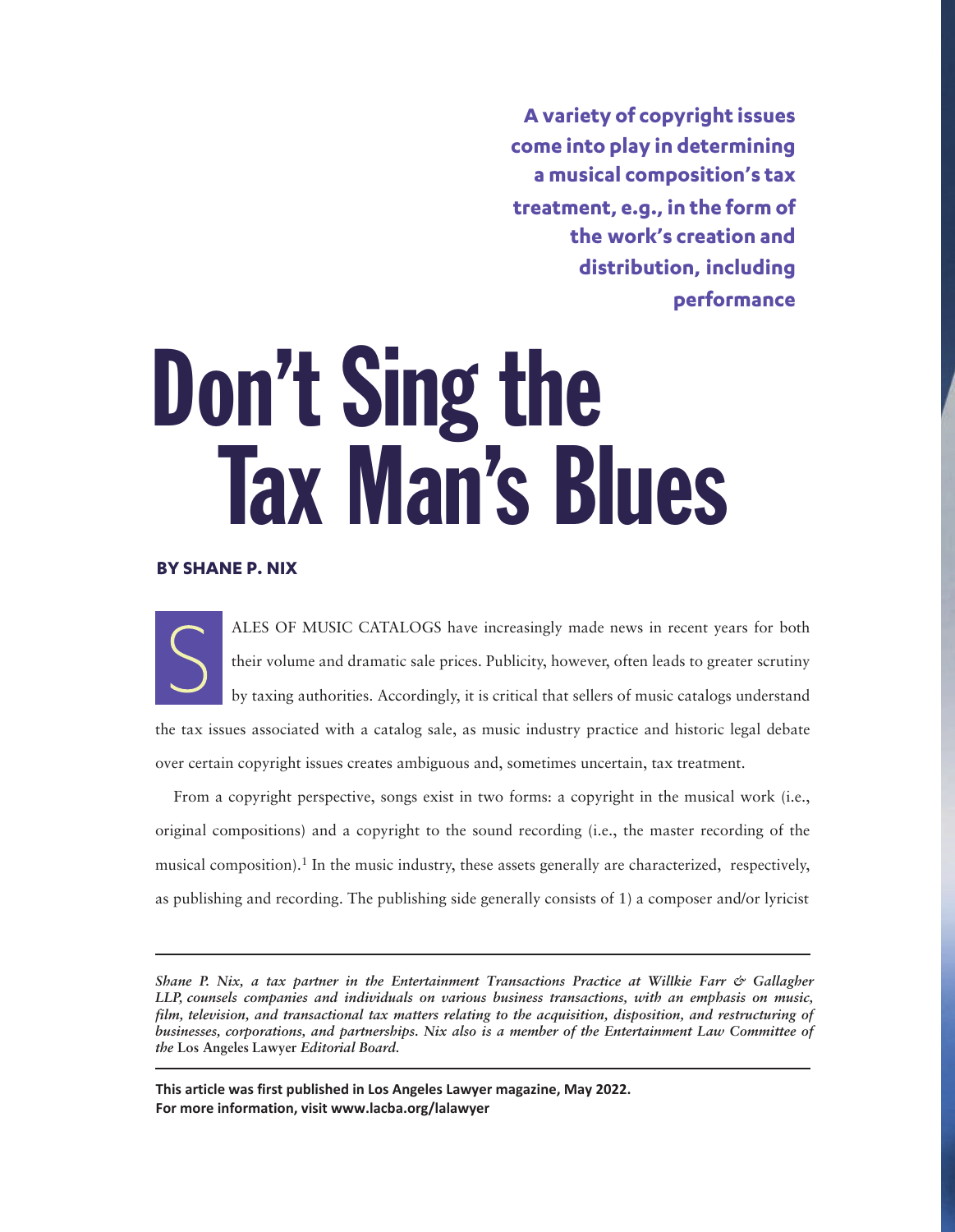(each, a "songwriter") writing a musical composition (i.e., melody, rhythm, harmony expressed in a system of musical notation and accompanying lyrics, if any) which is copyrighted upon creation in a tangible medium (recordation is not required), and 2) a music publisher that is responsible for registering the compositions with the various U.S. domestic licensing and collection organizations (e.g., American Society of Composers, Authors and Publishers (ASCAP), Broadcast Music, Inc. (BMI), Society of European Stage Authors and Composers(SESAC), Global Music Rights, Harry Fox Agency) and the U.S. Copyright Office, promoting and monetizing musical compositions, and ensuring that music artists receive royalties for their compositions.2 Although how publishers monetize musical compositions has drastically changed over the decades, a publisher's role in commercializing musical works of songwriters generally has remained constant. A publisher's most lucrative form of monetization often is for recording artists to record an expression of the musical composition, resulting in a "master recording" that is licensed to various third parties to be distributed in an audio format.

A songwriter's arrangement commonly may take the form of 1) an administration agreement, 2) a co-publishing deal, or 3) a full-publishing deal. In an administration agreement, the songwriter retains full ownership and control over the copyright in the musical work and engages the publisher to collect and audit royalties on behalf of the songwriter in exchange for a percentage (typically 10-25 percent, or less in some instances) of the publisher's share as an administration fee.3 In a copublishing deal, the copyright is initially held equally among the songwriter and the publisher (subject to reversion to the songwriter after a period of years less than the life of the copyright) with the songwriter's retaining 50 percent of royalties (the "writer's share") and the balance split equally among the songwriter and publisher (collectively, the "publisher's share").4 In a full-publishing deal, the songwriter generally assigns 100 percent of the copyright in the musical work to the publisher, usually for the life of the copyright, in exchange for the writer's share, with the publisher's retaining the full publisher' share.5

In certain cases, songwriters may be engaged on a work-for-hire basis, particularly in the context of a composer's creating music for other media, such as film or television.6 In a work-for-hire agreement, the party commissioning the work will own the copyright upon creation, and the songwriter is paid a "royalty" agreed upon among the parties. As a songwriter becomes more successful, he or she is in a stronger negotiating position to retain more control over the copyright and retain a larger portion of the overall royalties.

On the other hand, with respect to recording artists, ever since sound recordings became protected works under federal copyright law in the early 1970s, record labels have made an industry practice to include boilerplate language in recording agreements that the works created under the contract are works made for hire.<sup>7</sup> Presumably, this was a result of greater negotiation power of the record labels and a mechanism to mitigate financial risk inherent in the music industry. Although payment mechanisms may vary, record deals that shift financial risk from the record label to the recording artist often result in the recording artist's being entitled to a greater share of record royalties.<sup>8</sup>

## **Royalty Collection**

One of the exclusive benefits of copyright ownership in musical works is the right to perform the song publicly. <sup>9</sup> To mitigate the publishers' administrative burden of obtaining thousands of licenses from all music distribution platforms for public performance of a song, songwriters and publishers affiliate with performing rights organizations, or "PROs" (e.g., BMI, ASCAP), that correspondingly issue a blanket license to the end-user in exchange for an annual fee, allowing the user to perform all compositions controlled by all songwriters and publishers affiliated with the applicable PRO.<sup>10</sup>

With respect to publishing deals, approximately 51.5 percent of publishing royalties are generated from nondigital performance (e.g., television and terrestrial radio) and digital performance (e.g., streaming, satellite radio) of a song.<sup>11</sup> The remaining publishing royalties are derived approximately equally from mechanical royalties<sup>12</sup> and direct licensing.<sup>13</sup> Harry Fox Agency and Canadian Musical Reproduction Rights Agency are two major organizations that issue mechanical licenses for publishers, enforce payment by licensees, and account to the publisher. 14 Except for digital performance recording royalties, which are collected and remitted to the recipient by SoundExchange (a nonprofit collective rights management organization), recording royalties generally are collected by the publisher, rather than the PROs, with the publisher's retaining the publisher's share of royalties and then remitting the writer's share of royalties to the songwriter. The volume and complexity of royalty collection often requires detailed auditing of royalty statements to ensure accuracy.15

While royalty income is subject to ordinary income tax rates (currently, a maximum federal rate of 37 percent), a sale of a music catalog may result in longterm capital gain subject to a lower tax rate (currently, a maximum federal rate of 20 percent) if held for more than one year.16 The purpose of affording capital gain treatment at preferential rates is to ameliorate the hardship of taxation of the entire gain on the sale of property in one year to the extent that the gain is a realization of appreciation in value over a substantial period of time.<sup>17</sup> There are, however, important exceptions to this rule. For example, certain music assets are among the assets statutorily enumerated as ordinary assets but which may be eligible for capital gain treatment if certain requirements are satisfied.18 In addition, courts apply the so-called "substitute for ordinary income doctrine" to prevent taxpayers from inappropriately converting what otherwise would be ordinary income into capital gain to undermine the policy for treating capital assets differently.19 importantly, the U.S. Supreme Court has expressed that preferential capital gain treatment was intended only for dispositions of property that are not in the ordinary course of business.20

Expressly excluded from the definition of capital asset are "a copyright…[or] musical...composition" 1) held by a taxpayer whose "personal efforts" created such property or 2) received by such taxpayer in a carryover basis transaction (e.g., a capital contribution to a partnership).21 Property is considered created, in whole or in part, by the personal efforts of a taxpayer if such taxpayer performs literary, theatrical, musical, artistic, or other creative or productive work which affirmatively contributes to the creation of the property, or if such taxpayer directs and guides others in the performance of such work.22 A taxpayer, however, may elect to treat musical compositions or copyrights in musical works as capital assets in a sale or exchange under Internal Revenue Code Section 1221(b)(3).23

### **Copyright Transfers**

A transfer of a copyright for the life of the copyright (or in perpetuity) is treated as a sale for income tax purposes whereas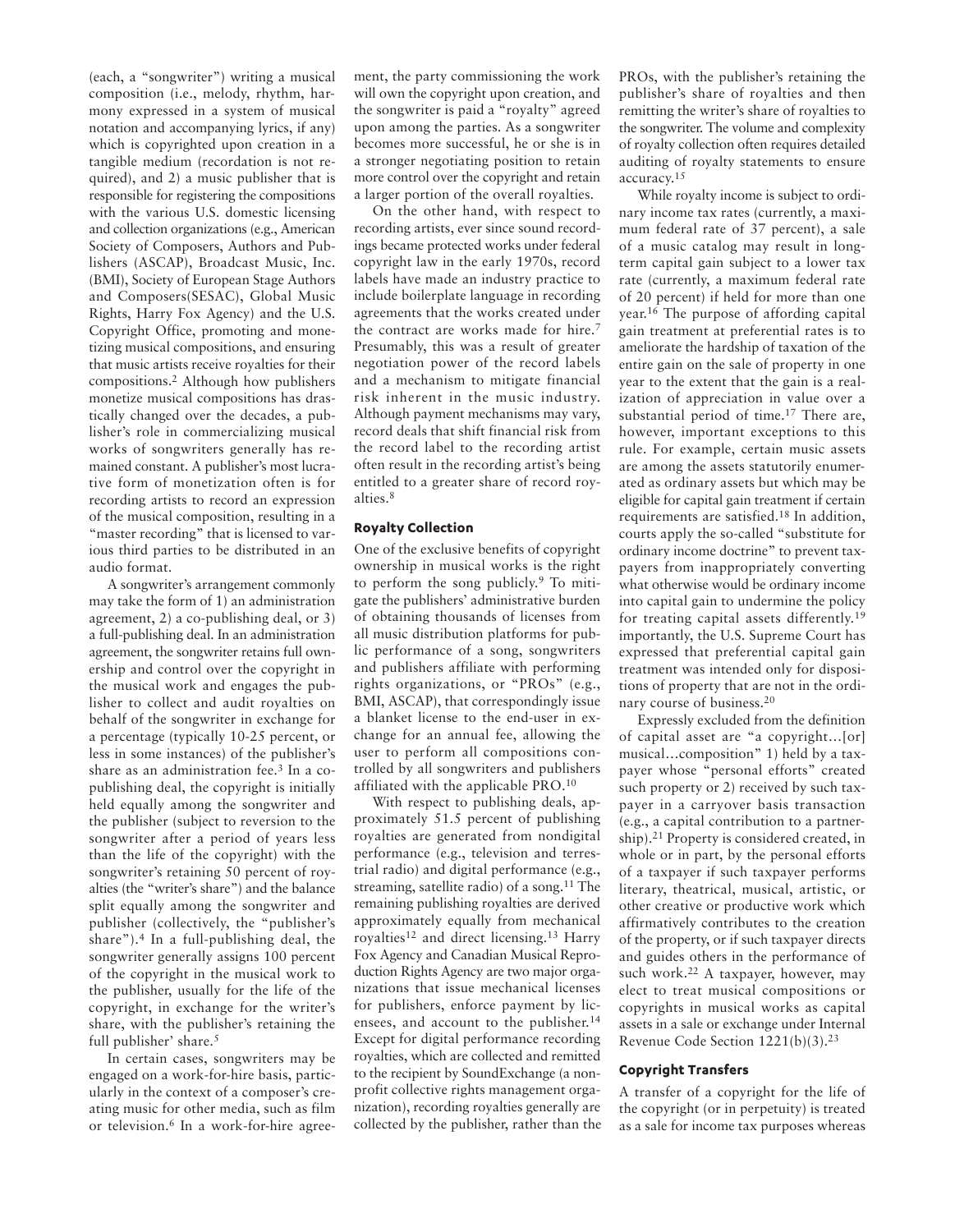any period less is a license.24 The life of a copyright created by an individual author is the life of the author plus 70 years (or the life of the last surviving author in the case of joint works).25 Thus, in an administration agreement, the songwriter owns the copyright and any rights granted to the publisher under such agreement likely is treated as a license for tax purposes. Similarly, in a co-publishing deal, the songwriter retains 50 percent ownership of the copyright and the remaining 50 percent typically reverts to the songwriter during the life of the copyright. Accordingly, to the extent a songwriter's deal is an administration agreement or co-publishing deal, a sale of the songwriter's publishing catalog likely may be treated as a sale of musical compositions or copyrights in musical works to the extent owned by the songwriter and, therefore, eligible for elective capital asset treatment.

Full-publishing deals often leave taxpayers scratching their heads as to whether capital gain treatment is available because the copyright was transferred immediately upon creation, in perpetuity, to the publisher, and they are thus selling the writer's share (not the copyright). There are no direct authorities on point, so the answer remains open for Congress or the courts to determine. The IRS Chief Counsel's Office, however, previously concluded that the writer's share is a royalty payment, rather than compensation for services, for income tax purposes, even though the songwriter receiving the writer's share was neither the direct owner of the copyright nor a direct licensor.26 Other authorities have made clear that in order for a payment to be classified as a "royalty" for income tax purposes the recipient of the payment must have a proprietary interest in the copyright.27 Therefore, it follows that, for income tax purposes, if a payment with respect to the writer's share is a royalty, then the writer's share likely constitutes an ownership interest in the underlying copyright. This conclusion may further be supported under copyright law when the songwriter is the beneficial owner of the musical composition immediately after the assignment of the copyright in exchange for royalties.28 On this theory, a songwriter may be able to elect capital gain treatment upon the sale of the songwriter's writer's share.

An ambiguity arises, however, if the writer's share is not respected as an ownership interest in the copyright. In that case, it may be viewed as a contractual right to receive royalties. Even if this were the case, however, it does not conclusively

follow that gain from the sale of the writer's share is ordinary income. If the writer's share does not constitute an ownership interest in copyrights, then it is not within the statutorily enumerated list of ordinary assets. An asset that is not within such list is a capital asset unless the substitute for ordinary income doctrine applies.

Under this doctrine, some courts have looked to whether the taxpayer was paid for the right to receive future ordinary income or for an increase in the value of income-producing property. <sup>29</sup> The question, therefore, is whether the sale proceeds received for the writer's share are a payment for future royalty income or the increase in value of income-producing property. A writer's share certainly can increase in value. For example, in 1985, Michael Jackson purchased ATV Music (which owned the Beatles' publishing catalog) for \$47.5 million. Jackson sold half for \$100 million in 1995 and his estate sold the remaining half for \$750 million in 2016, yielding 1,600 percent appreciation.<sup>30</sup> Although the ATV Music assets represented the publisher's share, the value of the writer's share is intrinsically linked to the value of the publisher's share as exploitation of the sound recording correspondingly exploits the musical composition.

While the substitute for ordinary income doctrine has existed since 1941, the case law is somewhat scattered. For example, the Third Circuit has endeavored to articulate a definitive test $31$  while the Ninth Circuit has generally evaluated the substitute for ordinary income doctrine on a case-by-case basis.<sup>32</sup> Nevertheless, based on general tax principles, treating profit from the sale of the writer's share as capital gain seems reasonably appropriate because 1) legal authorities imply that the writer's share may be a property interest in certain circumstances, 2) gain from the sale of the writer's share may represent a realization of appreciation in value in such property over a substantial period of time (as illustrated by the ATV Music example), and 3) the disposition of which is not in the ordinary course of business. Further, capital gain treatment may be appropriate under the substitute for ordinary income doctrine because the sale does not inappropriately convert what would otherwise be ordinary income to capital gain given that Congress intended for songwriters to elect to treat a property interest in a musical composition or copyright in musical work as capital gain.<sup>33</sup> It is reasonable that this result may also follow if a song-

writer were to sell his or her non-performance writer's share and retain his or her performance writer's share, or vice versa, because each stream is attributable to separate exclusive rights of copyright—the right to reproduce and the right to perform—which are both divisible property rights.34

### **Works Made for Hire**

Under the work made for hire doctrine, the hiring party is treated as the owner of the copyright from creation, rather than the songwriter or recording artist, if such musician is 1) an employee or 2) an independent contractor included in any one of nine statutorily enumerated categories and the parties expressly agree in writing that the work is a work made for hire.35 Importantly, for this purpose, the evaluation of employee status is governed by the law of agency, not tax law, and of the nine enumerated categories, record companies have always relied on copyrights to sound recordings falling within two of the nine categories (collective works and compilations).36 Notably, copyrights to musical works and copyrights to sound recordings are not included in the statutorily enumerated list (unless part of a motion picture or other audiovisual work), which has led to decades of debate among recording artists and record companies. This is important from a copyright perspective because, if a work is a work made for hire, the musician does not have a statutory copyright termination right. If a work is not a work made for hire, then the musician is treated as the author for copyright purposes and has a termination right that permits the musician, for no consideration, to reclaim ownership of the U.S. copyrights to the master recordings (or copyright to the musical works, as applicable) previously assigned to the record company after 35 to 40 years from the date of assignment.37 While songwriters and recording artists should prefer that the deal not be a work made for hire so that they retain their copyright termination right, this preference is also of critical importance for capital gain treatment in the event of a sale of the musician's catalog.

The statutorily enumerated work-forhire list was heavily debated when the Copyright Act of 1976 was drafted.38 Coincidentally, during this period, record companies had more control over the recording process and likely viewed recording artists as employees and, therefore, did not perceive the need to include sound recordings within the enumerated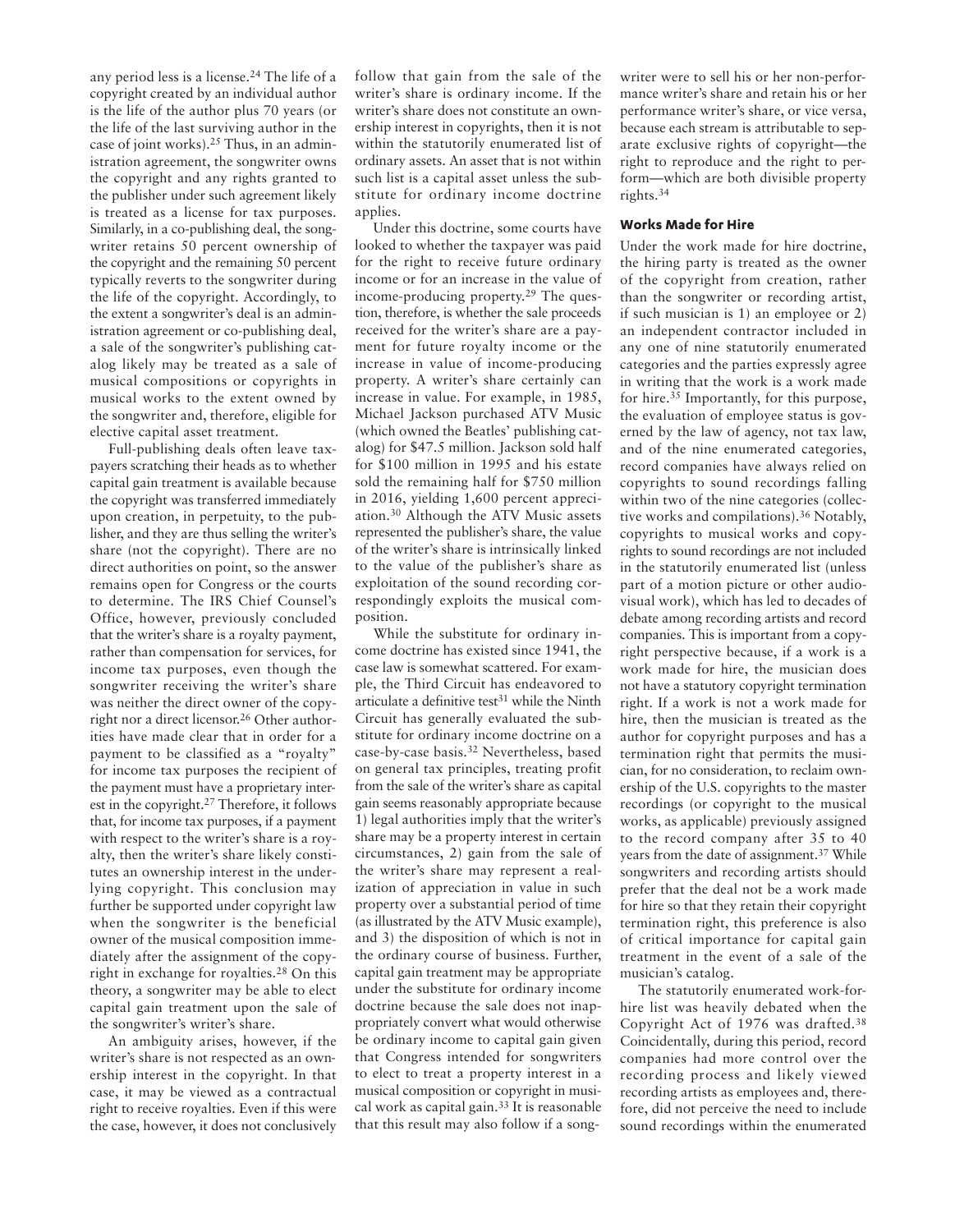list. As new genres of music spawned throughout the 1970s, 1980s, and 1990s, record companies continued to exploit music primarily in the form of album sales (e.g., vinyl records and CDs). As recording artists trended away from employment status, record companies began to hang their proverbial hat on the enumerated categories of collective works and compilations given that music continued to be sold primarily as albums (and not as individual songs). As technology advanced, the way by which music fans consumed music shifted from purshasing albums to individual songs through digital platforms (e.g., iTunes) and, ultimately, streaming.

As a result, record companies' confidence in where they hung their hats appeared to deflate when, in the late 1990s, their lobbyists managed to arrange an amendment to the Copyright Act of 1976 to include sound recordings as the tenth enumerated work made for hire category for independent contractors in legislation intended to provide only for legislative corrections.39 Public outcry by the recording artist community led their advocates to argue that the amendment was a substantive amendment, rather than a technical correction clarifying existing law, and was, thus, overreaching. Ultimately, the amendment to include sound recordings was repealed, suggesting that it was a substantive change and, therefore, not within the nine enumerated categories. Congress, however, added statutory language that provides that the addition and subsequent repeal should not be considered or otherwise given any legal significance or interpreted to indicate congressional approval or disapproval of any judicial determination (although courts have found otherwise).40

If this legislative history did not confuse the issue enough, record companies continue to negotiate language in recording agreements that the master recording is intended to be a work made for hire and, even if it were not, then the recording artist will immediately assign the master recording to the record company. Importantly, if a master recording is not a work made for hire, the recording artist is the initial owner of the sound recording, from a copyright perspective, immediately upon creation and prior to transfer; whereas, if it is a work made for hire, then the recording artist never had an ownership interest in the copyright to the master recording.

Whether a sound recording is a work made for hire is a threshold question when analyzing the character of gain in connection with master recording catalog assets. Specifically, the IRS released a general counsel memorandum in 1979 (one year after the Copyright Act of 1976 became effective) that provided that a recording royalty income stream was merely a right to receive compensation for services if the recording artist has never owned an interest in the master recording.<sup>41</sup> A work made for hire is the only circumstance, from a copyright perspective, in which the recording artist would never have had initial ownership of a master recording.<sup>42</sup> The tax court later confirmed that if a sound recording is a work made for hire, then the right to receive "royalties" is merely a right to receive compensation for personal services rendered.<sup>43</sup>

Courts and the IRS have not ruled on whether gain on the sale of a recording royalty stream (or a film or TV composer's writer's share) derived from a work-forhire relationship should be treated as capital gain or ordinary income. Under the substitute for ordinary income doctrine, however, such gain may constitute ordinary income as a payment accelerating receipt of compensation unless the taxpayer can establish that, in this context, it is appropriate to treat the character of the gain as capital.

Importantly, whether a sound recording is a work made for hire is governed by copyright law rather than contract. If Congress were to determine that a sound recording is not within any of the nine enumerated work-made-for-hire categories, then the recording artist would be the initial owner of the master recording to the extent the artist is not treated as an employee. From there, the analysis generally would be similar to an assignment of a copyright in musical work to the publisher under a full-publishing deal. In this context, however, there is further ambiguity as to whether a sound recording falls within IRC Section 1221(b)(3), which generally applies to dispositions of "musical compositions or copyrights in musical works." The IRC fails to define either term. In such a case, words in a statute generally are presumed to bear their ordinary, contemporary, common meaning, and courts have consulted the definitions of those terms in popular dictionaries.<sup>44</sup> The *Encyclopedia Britannica,* for example, defines "musical composition" as the act of conceiving a piece of music, the art of creating music, or the finished product.<sup>45</sup> The general public commonly perceives the finished product to be the song they

hear (e.g., the sound recording) and, therefore, under this theory, a sound recording may be eligible for elective capital gain treatment. This conclusion is further supported by the fact that a sound recording is considered a derivative work of a copyright in musical work for copyright purposes and treating a recording artist the same as a record company with respect to character of gain is consistent with the underlying legislative history of IRC Section 1221(b)(3).46

### **Sale of Assets**

In addition, the overall catalog may be sold with other assets, such as the songwriter's or recording artist's trademark and name and likeness. With respect to the trademark, agreements typically are prepared as a limited assignment subject to quality control limitation approval over the use of the trademark outside of past practice. This generally constitutes the retention of a significant right and, thus, any value attributable to the trademark should be ordinary income.47 Although gain from the sale of name and likeness generally is treated as ordinary income, such gain arguably may be capital to the extent limited to the sale and advertising of the music catalog.48

Parties also should not overlook the potential for net investment income tax that may arise in certain passive (investment) activities. In certain cases, an additional 3.8 percent Medicare tax applies on top of the 20 percent long-term capital gain rate to the extent that the seller is not sufficiently active in the business.49 In order to be active, the taxpayer recognizing the gain needs to qualify under one of seven tests. The most obvious category under which a musician could qualify is if the songwriter or recording artist materially participated in performing arts activity for any three prior tax years.50 Am biguities do arise, however, when the musician's career has changed. For example, if the musician retires and has not toured or recorded in decades, a different test may be more applicable. In addition, some songwriters and recording artists may need to consider whether they can group their songwriting, recording, touring, and other business activities together in order to mitigate the 3.8 percent tax.<sup>51</sup>

Although capital gain tax treatment of a music catalog seems fairly straightforward on first glance—the sale of a "musical composition or copyrights in musical works"—the complexity of the publishing business and ambiguities